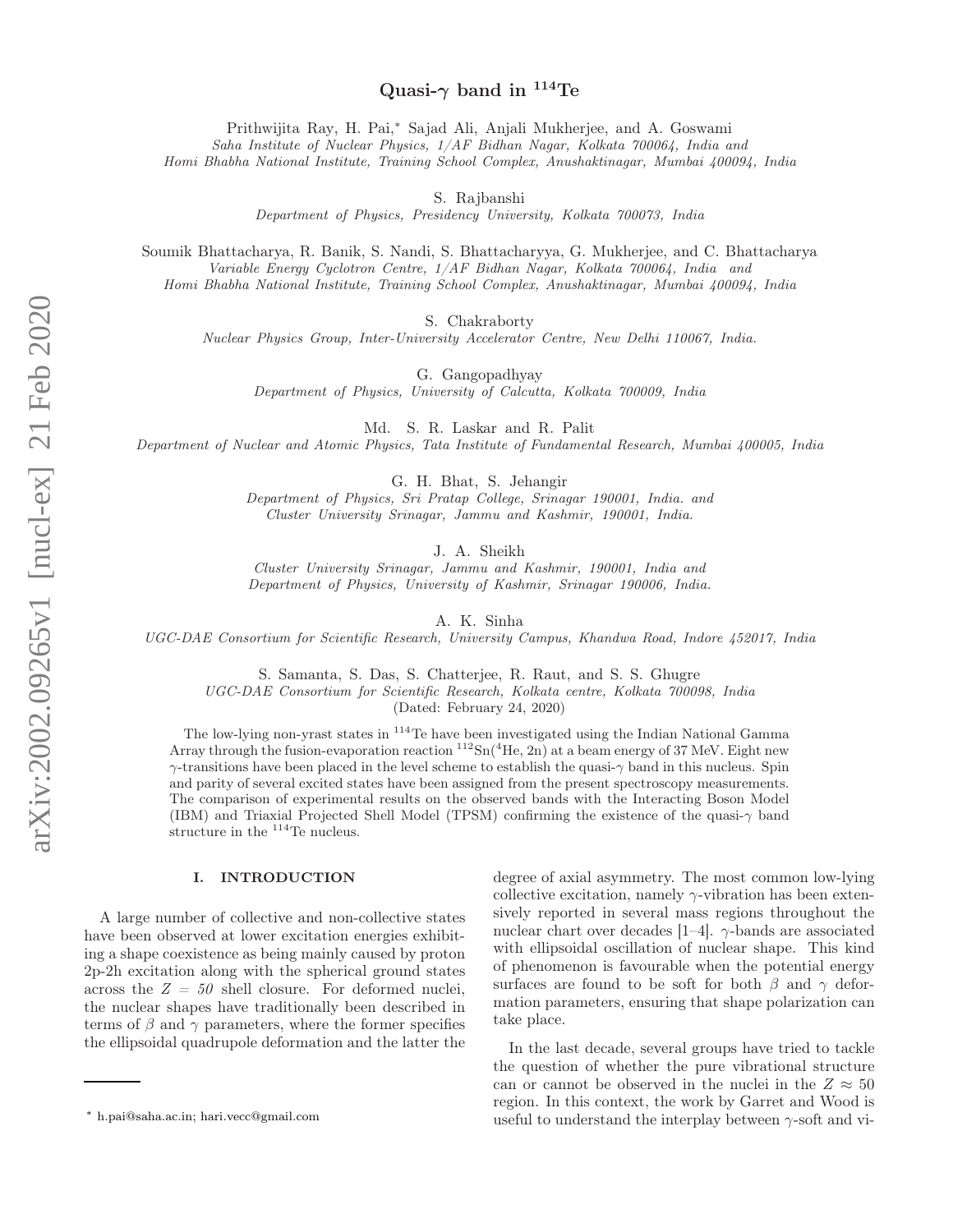brational character of the low-lying collective excitations in these nuclei [5]. Consequently, the quasi- $\gamma$  bands and co-existence of different nuclear shapes associated with intruder configuration at low angular momentum were observed frequently in these nuclei [6–10]. Recently, a  $\gamma$ -band built on the shape-coexisting intruder configuration is reported in Cd isotopes [11]. Well-developed quasi- $\gamma$  bands, built on the  $2^+_2$  state, were reported in even-even Xe and Ba isotopes, having both favoured and unfavoured partners  $[4, 12]$ . The  $^{120,122,124}$  Te nuclei were reported to be soft-triaxial in nature [13] and hence, the occurrence of quasi- $\gamma$  bands is also expected in these nuclei. Consequently, the quasi- $\gamma$  bands have been identified recently in heavier mass  $^{124,126}$ Te isotopes, but, without any in-band  $\gamma$  transitions [14]. However, the quasi- $\gamma$  bands have not been studied well in any of the lighter mass Te isotopes. Only the favoured partner of the quasi- $\gamma$  band was reported tentatively in <sup>118</sup>Te [15]. As the excitation energy of the quasi- $\gamma$  vibrational states is sensitive to a different kind of critical point symmetry [16–18], therefore, it is important to search for the quasi- $\gamma$  bands in Te isotopes systematically to investigate the shape evolution of Te nuclei. With this motivation, an attempt has been made to search for the quasi- $\gamma$  band in  $114T_{\rm P}$ 

The low-lying non-yrast structure of neutron deficient <sup>114</sup>Te has not been studied extensively. Only a few experimental studies have been reported [19–21]. This nucleus is shown to mimic the  $U(5)$  dynamical symmetry based on the energy ratio,  $R_{4/2}$  of 2.09. However, the transition probabilities [B(E2)], extracted from the lifetime measurement, are found in strong contradiction with the same estimated by theoretical interacting boson model  $(IBM)$  within the  $U(5)$  limit [22, 23]. In this context, it is worth noting that, a reasonable description of the yrast B(E2) values was reported recently from a largescale-shell-model study [24]. In order to elucidate the underlying structure of  $^{114}$ Te, an experiment was carried out using  $\alpha$ -beam, delivered by the K-130 cyclotron of Variable Energy Cyclotron Centre, Kolkata.

# II. EXPERIMENTAL DETAILS

The excited states in <sup>114</sup>Te were populated through the fusion-evaporation reaction  ${}^{112}Sn({}^{4}He, 2n){}^{114}Te$  at a beam energy of 37 MeV delivered by the K-130 cyclotron accelerator of the Variable Energy Cyclotron Centre, Kolkata. A self-supporting isotopically-enriched (99.6%) <sup>112</sup>Sn foil of effective thickness 4.5 mg/cm<sup>2</sup> was used as a target [25]. The de-excited  $\gamma$ -rays were detected by the Indian National Gamma Array (INGA), stationed at the Variable Energy Cyclotron Centre, Kolkata comprising of seven Compton-suppressed HPGe clover detectors and one LEPS (Low Energy Photon Spectrometer) detector [26]. These detectors were arranged at different angles  $(\theta)$  with respect to the beam direction; four clover detectors at  $\theta = 90^{\circ}$  (2 in-plane and 2 out-of-plane), two

clover detectors at  $\theta = 125^{\circ}$ , one clover detector at  $\theta$  $= 40^{\circ}$  and the LEPS detector at  $\theta = 40^{\circ}$ . The energy and efficiency calibrations have been performed using the  $133Ba$  and  $152Eu$  radioactive sources placed at the target position of the INGA set up.

The pulse processing and data acquisition system was based on PIXIE-16 12-bit 250 MHz digitizer modules manufactured by XIA LLC and running on firmware conceptualized by UGC-DAE CSR, Kolkata Centre [27]. Time stamped list mode data was acquired with event trigger generated from coincidence firing of at least two Compton suppressed clover detectors. Around  $1.5 \times 10^8$ such events were acquired during the experiment. The data was processed into spectra,  $\gamma\gamma$  matrices and  $\gamma\gamma\gamma$ cube using the IUCPIX [27, 28] package, developed at UGC-DAE CSR, Kolkata Centre, and analysed using RADWARE [29] and INGASORT [30] packages.

# III. DATA ANALYSIS PROCEDURES

The spin of an excited nuclear state can be determined from the multipolarity of the  $\gamma$ -ray. The multipolarities of the  $\gamma$ -ray transitions were determined from the angular correlation analysis using the method of directional correlation from the oriented states (DCO) ratio [31]. For the DCO ratio analysis, an asymmetric matrix was constructed using the coincidence events registered in the detectors placed at angles 125◦ and 90◦ with respect to the beam axis. The DCO ratio of the  $\gamma$ -ray transition  $(\gamma_1)$  at angle  $\theta_1 = 125^\circ$  gated by the transition of known multipolarity  $(\gamma_2)$  at angle  $\theta_2 = 90^\circ$  is defined as,

$$
R_{DCO} = \frac{I_{\gamma_1} \ at \ \theta_1, \ gated \ by \ \gamma_2 \ at \ \theta_2}{I_{\gamma_1} \ at \ \theta_2, \ gated \ by \ \gamma_2 \ at \ \theta_1} \tag{1}
$$

For the same multipolarity of the stretched transitions  $\gamma_1$  and  $\gamma_2$ , the value of  $\mathcal{R}_{DCO}$  is close to unity. The value of  $R_{DCO}$  for the transitions  $\gamma_1$  and  $\gamma_2$  with different multipolarities depends on the detector angles ( $\theta_1$  and  $\theta_2$ ) and the mixing ratios  $(\delta)$  associated with the transitions. The validity of the measured  $R_{DCO}$  values were checked with the known transitions in  $^{114}$ Te [21] and have been compared with the theoretical values calculated using the code ANGCOR [32]. In the present geometry, the calculated value of  $R_{DCO}$  [32] for a pure dipole(quadrupole) transition gated by a stretched quadrupole(dipole) transition is 0.70(1.50). Measured experimental values for the pure dipole (936.2 keV,  $7^- \rightarrow 6^+$ , E1) and quadrupole  $(774.8 \text{ keV}, 4^+ \rightarrow 2^+, E2)$  transitions of <sup>114</sup>Te are, 0.70  $(0.08)$  and 1.60  $(0.18)$ , respectively, in good agreement with the calculated values [32]. The width of the substate population  $(\sigma/J)$  required for the  $R_{DCO}$  calculation is assumed to be of 0.37 for the present experiment.

Definite parities of the excited states have been designated from the linear polarization asymmetry ratio  $(\Delta_{\text{asym}})$ , extracted from the parallel and perpendicular scattering of the  $\gamma$  photons inside the detector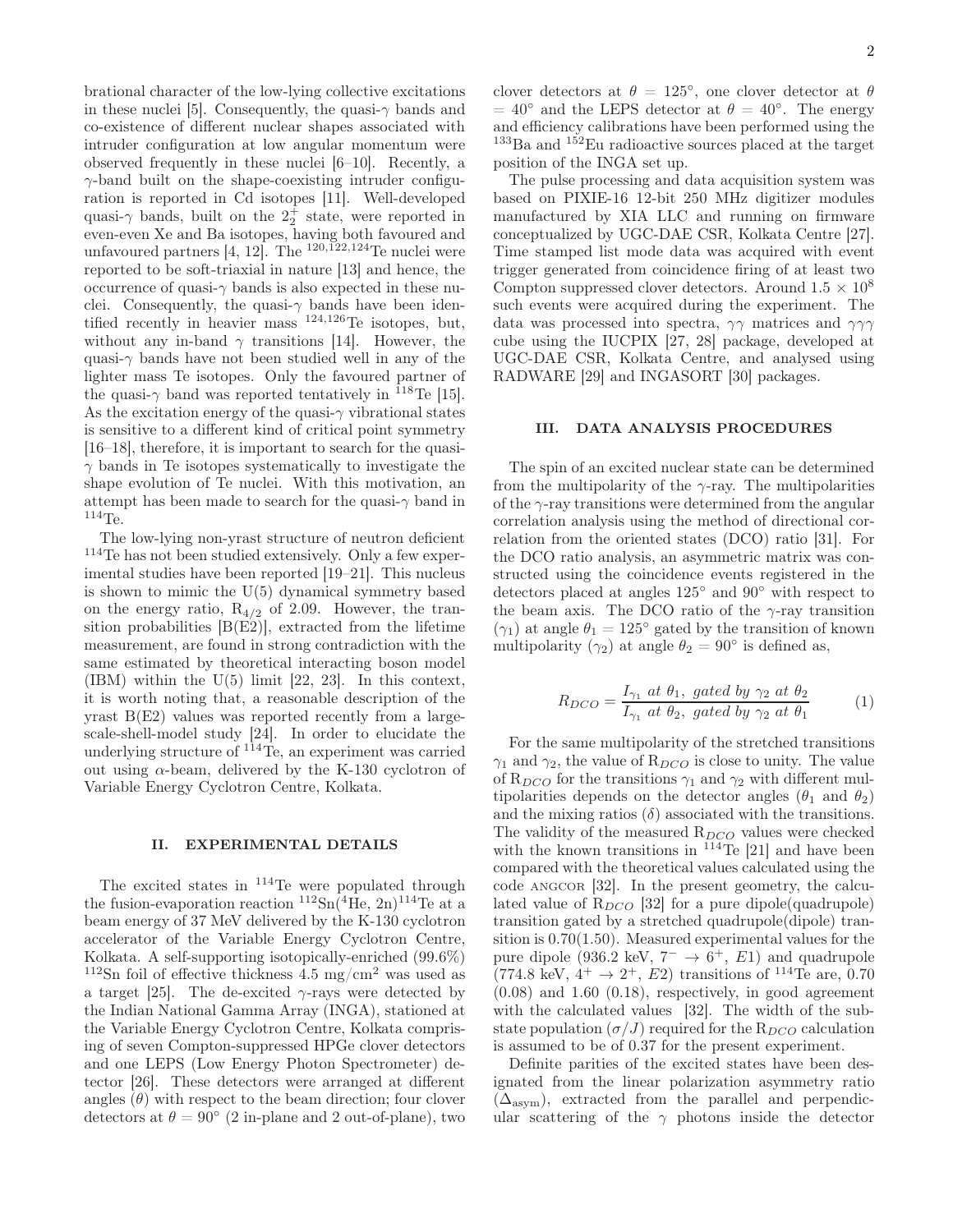

FIG. 1. The asymmetry correction factor  $a(E_{\gamma})$  at different gamma ray energies from <sup>152</sup>Eu source. The solid line corresponds to a linear fit of the data.



FIG. 2. The perpendicular (black dashed line) and parallel (red solid line) components of the two  $\gamma$  rays in <sup>114</sup>Sb, obtained from the linear polarization analysis in the present work. The 309.2 keV transition (right) is known as magnetic type transition whereas the 1184.9 keV transition (left) is an electric type transition. The perpendicular component was shifted in energy for clarity.

medium [33–35]. The measured value of  $\Delta_{\text{asvm}}$  provides a qualitative idea about the electric or magnetic nature of the transitions. The  $\Delta_{\text{asym}}$  value for a  $\gamma$ -transition has been deduced using the relation:

$$
\Delta_{\text{asym}} = \frac{a(E_{\gamma})N_{\perp} - N_{\parallel}}{a(E_{\gamma})N_{\perp} + N_{\parallel}},\tag{2}
$$

where,  $N_{\parallel}$  and  $N_{\perp}$  are the counts for the actual Compton-scattered  $\gamma$  rays in the planes parallel and perpendicular to the reaction plane, respectively. Correction due to the asymmetry in the array and the response of the clover segments, defined by  $a(E_{\gamma}) = \frac{N_{\parallel}}{N_{\perp}}$ , was estimated using unpolarised <sup>152</sup>Eu source. The energy dependence of the parameter  $a(E_{\gamma})$  is obtained using the expression  $a(E_{\gamma}) = a + b(E_{\gamma})$ . The fitting, shown in Fig. 1, gives the values of the constants as  $a = 1.000(3)$  and  $b(E_{\gamma})$  $\sim 10^{-6}$ . A positive value of  $\Delta_{\text{asym}}$  indicates an electric  $(E)$  type transition, whereas, a negative value indicates a magnetic  $(M)$  type transition. The low energy cut-off for the polarization measurement in the present work was



FIG. 3. Partial level scheme of <sup>114</sup>Te, deduced from this work. Newly identified  $\gamma$ -rays/levels are marked in red (gray) colour.

about 200 keV. The validity of this method has been confirmed from the known transitions of energy 1184.9-keV and 309.2-keV in <sup>114</sup>Sb (Fig. 2) which was also produced in the same experiment [36, 37].

### IV. EXPERIMENTAL RESULTS

Low-lying level scheme of <sup>114</sup>Te (up to  $E_x \approx 4$  MeV) has been updated in the present work by placing eight new  $\gamma$ -transitions as shown in Fig. 3. Energy levels were grouped into three bands I - III. The experimental results obtained in the present work were summarized in Table I. Measured relative intensities of the  $\gamma$  rays from the single-gated spectra were normalized for the 708.7 keV transition. Relevant energy gated  $\gamma\gamma$  spectra in support of the present placements were presented in Figs. 4- 6. These spectra show the previously reported  $\gamma$ -rays in <sup>114</sup>Te [19–21] along with the newly observed  $\gamma$ -rays.

### A. Band I

Band-I, earlier reported up to  $I^{\pi} = 8^+$  at 3089 keV [20, 21, 23], is a positive parity band built on the ground state configuration. All the previously reported transitions of this band have been identified in the present work. Spin and parity of the states have been adopted from Ref. [20, 23] after verification from the present spectroscopic results.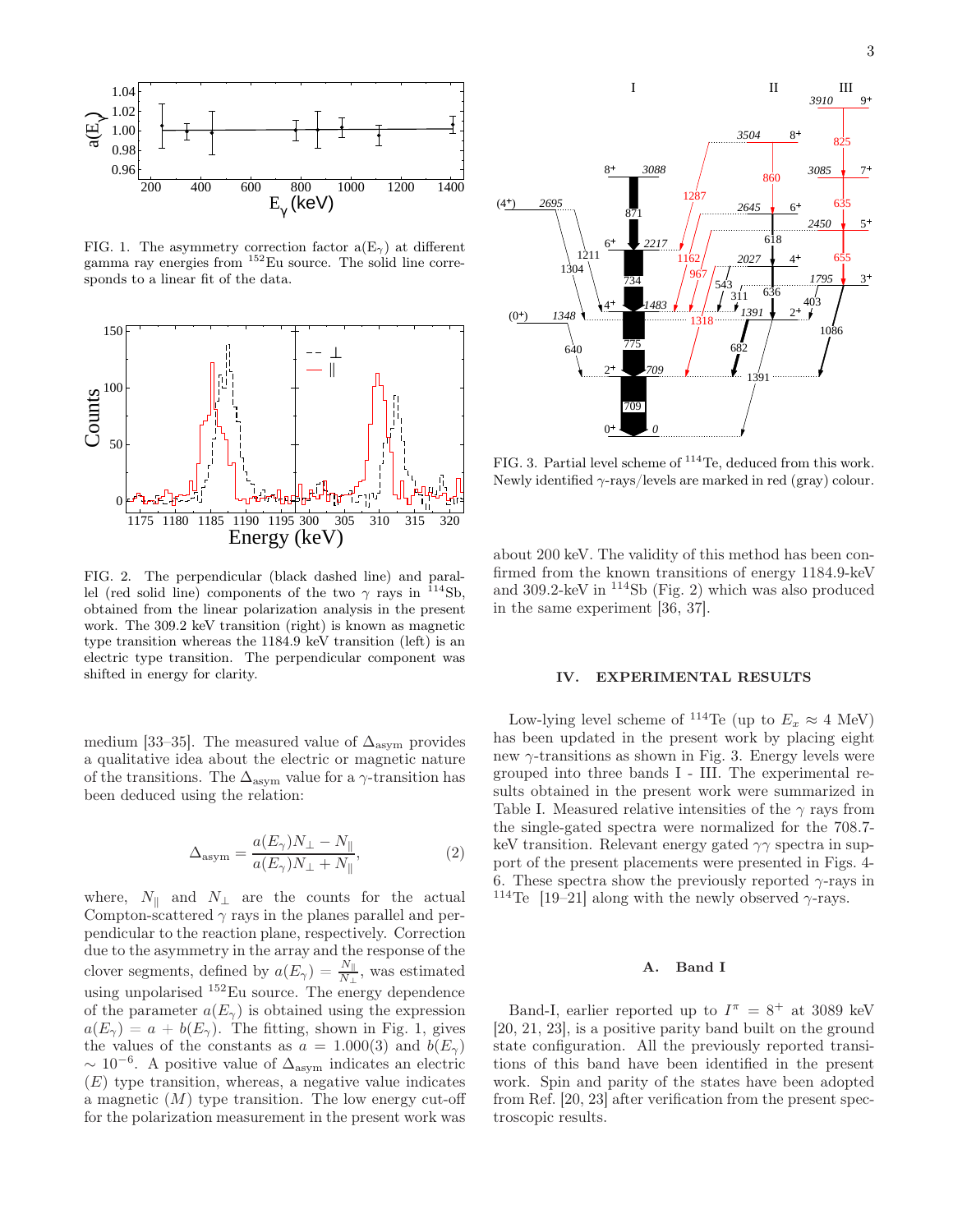

FIG. 4. Spectrum to show the  $\gamma$  rays observed in coincidence with the 708.7 keV  $\gamma$  transition in <sup>114</sup>Te. Newly observed  $\gamma$  rays are shown in red (gray) color.  $\gamma$  rays, those are marked here but not included in FIG. 3, are already reported in Ref. [20].

TABLE I. Initial states  $(E_i)$  and Energies of  $\gamma$ -rays  $(E_{\gamma})$ , Relative Intensity  $(I_{\gamma})$ , DCO ratios (R<sub>DCO</sub>), linear polarization asymmetry ( $\Delta_{\text{asym}}$ ), mixing ratio (δ) and Deduced multipolarity  $(E\lambda/M\lambda)$  of the  $\gamma$ -transitions in <sup>114</sup>Te.

| $E_i$ (keV) | $E_{\gamma}$ (keV) <sup>a</sup> | $I_{\gamma}^{\;\;\mathrm{b}}$ | ${J_i}^\pi$ | $J_f{}^{\pi}$ | $R_{DCO}$        | $\Delta_{\rm asym}$ | $\delta$ | $E\lambda/M\lambda$ |
|-------------|---------------------------------|-------------------------------|-------------|---------------|------------------|---------------------|----------|---------------------|
| 708.7       | 708.7                           | 100.0(5.2)                    | $2^+$       | $0^+$         | $1.00(0.08)^f$   | $+0.12(0.01)$       |          | E2                  |
| 1348.2      | 639.5                           | 0.33(0.05)                    | $(0)^{+c}$  | $2^+$         | $0.94(0.45)^{d}$ |                     |          | (E2)                |
| 1391.2      | 682.3                           | 9.28(0.94)                    | $2^+$       | $2^+$         | $0.96(0.11)^d$   | $-0.07(0.03)$       | $2.5\,$  | $M1 + E2$           |
|             | 1391.2                          | 0.12(0.03)                    | $2^+$       | $0^+$         |                  |                     |          |                     |
| 1483.5      | 774.8                           | 84.67(8.64)                   | $4^+$       | $2^+$         | $0.98(0.11)^d$   | $+0.13(0.01)$       |          | E2                  |
| 1794.7      | 310.9                           | 1.00(0.11)                    | $3^+$       | $4^+$         | $0.63(0.08)^d$   |                     | $3.0\,$  | $M1 + E2$           |
|             | 403.1                           | 0.80(0.08)                    | $3^+$       | $2^+$         | $0.56(0.08)^d$   |                     |          | $M1 + E2$           |
|             | 1086.1                          | 4.11(0.42)                    | $3^+$       | $2^+$         | $0.82(0.10)^d$   | $+0.01(0.04)$       | 0.29     | $M1 + E2$           |
| 2026.9      | 543.3                           | 1.56(0.17)                    | $4^+$       | $4^+$         | $0.83(0.11)^d$   | $-0.11(0.09)$       | $2.2\,$  | $M1 + E2$           |
|             | 635.5                           | 7.17(0.72)                    | $4^+$       | $2^+$         | $1.00(0.11)^e$   | $+0.14(0.02)$       |          | $\mathbb{E}2$       |
|             | 1318.3                          | 0.85(0.10)                    | $4^+$       | $2^+$         | $0.99(0.16)^d$   |                     |          | $\mathbb{E}2$       |
| 2217.2      | 733.7                           | 74.24(7.56)                   | $6+$        | $4^+$         | $0.98(0.11)^d$   | $+0.12(0.01)$       |          | E2                  |
| 2450.1      | 655.3                           | 3.93(0.40)                    | $5^+$       | $3^+$         | $0.97(0.11)^d$   | $+0.05(0.04)$       |          | $\mathbb{E}2$       |
|             | 967.0                           | 0.56(0.10)                    | $5^+$       | $4^+$         | $0.58(0.12)^{d}$ |                     | $-3.8$   | $M1 + E2$           |
| 2645.1      | 618.1                           | 4.11(0.42)                    | $6+$        | $4^+$         | $0.98(0.11)^d$   | $+0.23(0.07)$       |          | E2                  |
|             | 1162.1                          | 0.57(0.07)                    | $6+$        | $4^+$         | $0.96(0.16)^d$   | $+0.44(0.21)$       |          | $\mathbb{E}2$       |
| 2694.7      | 1210.7                          | 0.43(0.1)                     | $(4^{+})$   | $4^+$         |                  |                     |          | $(M1 + E2)$         |
|             | 1303.7                          | 0.25(0.04)                    | $(4^{+})$   | $2^+$         | $0.91(0.27)^d$   |                     |          | (E2)                |
| 3084.7      | 634.6                           | 2.14(0.26)                    | $7^+$       | $5^+$         | $0.88(0.12)^f$   | $+0.06(0.03)$       |          | E2                  |
| 3088.4      | 871.2                           | 33.52(3.41)                   | $8^+$       | $6+$          | $0.98(0.11)^d$   | $+0.12(0.01)$       |          | $\mathbb{E}2$       |
| 3504.5      | 859.5                           | 0.27(0.04)                    | $8^+$       | $6+$          | $0.93(0.14)^e$   | $+0.07(0.06)$       |          | $\mathbb{E}2$       |
|             | 1287.0                          | 0.40(0.15)                    | $8^+$       | $6+$          |                  |                     |          | (E2)                |
| 3909.7      | 825.0                           | 0.95(0.11)                    | $9^+$       | $7^+$         | $0.91(0.14)^d$   | $+0.11(0.06)$       |          | E2                  |

<sup>a</sup> Uncertainty in  $\gamma$ -ray energy is  $\pm$  (0.3-0.5) keV.

<sup>b</sup> Intensities of  $\gamma$ -rays are normalized to 708.7 keV transition, with  $I_{\gamma} = 100$ . Intensity uncertainties does include the errors due the uncertainty in efficiency correction.

 $c$  From Ref. [37].

<sup>d</sup> DCO ratios are obtained from 708.7 keV stretched quadrupole (E2) transition.

e DCO ratios are obtained from 618.1 keV stretched quadrupole  $(E2)$  transition.

 $f$  DCO ratios are obtained from 774.8 keV stretched quadrupole ( $E2$ ) transition.

# B. Band II

A sequence of two  $\gamma$ -rays marked as band 5 in Ref. [20], was reported up to  $E_{(6^+)} = 2644$  keV with tentative spin and parity assignment. This sequence, which is found

to decay to the ground state band via 682.3 ( $\Delta I = 0$ ) and 1391.2 ( $\Delta I = 2$ ) keV  $\gamma$ -rays, has been extended further up to  $E_{8+}$  = 3504.5 keV by placing a 859.5 keV  $\gamma$ -ray. Three new  $\Delta I = 2$   $\gamma$  transitions, *viz.*, 1318.3  $(4^+_2 \rightarrow 2^+_1), 1162.1 (6^+_2 \rightarrow 4^+_1)$  and 1287.0  $(8^+_2 \rightarrow 6^+_1)$ keV have been placed in the level scheme. Energy gated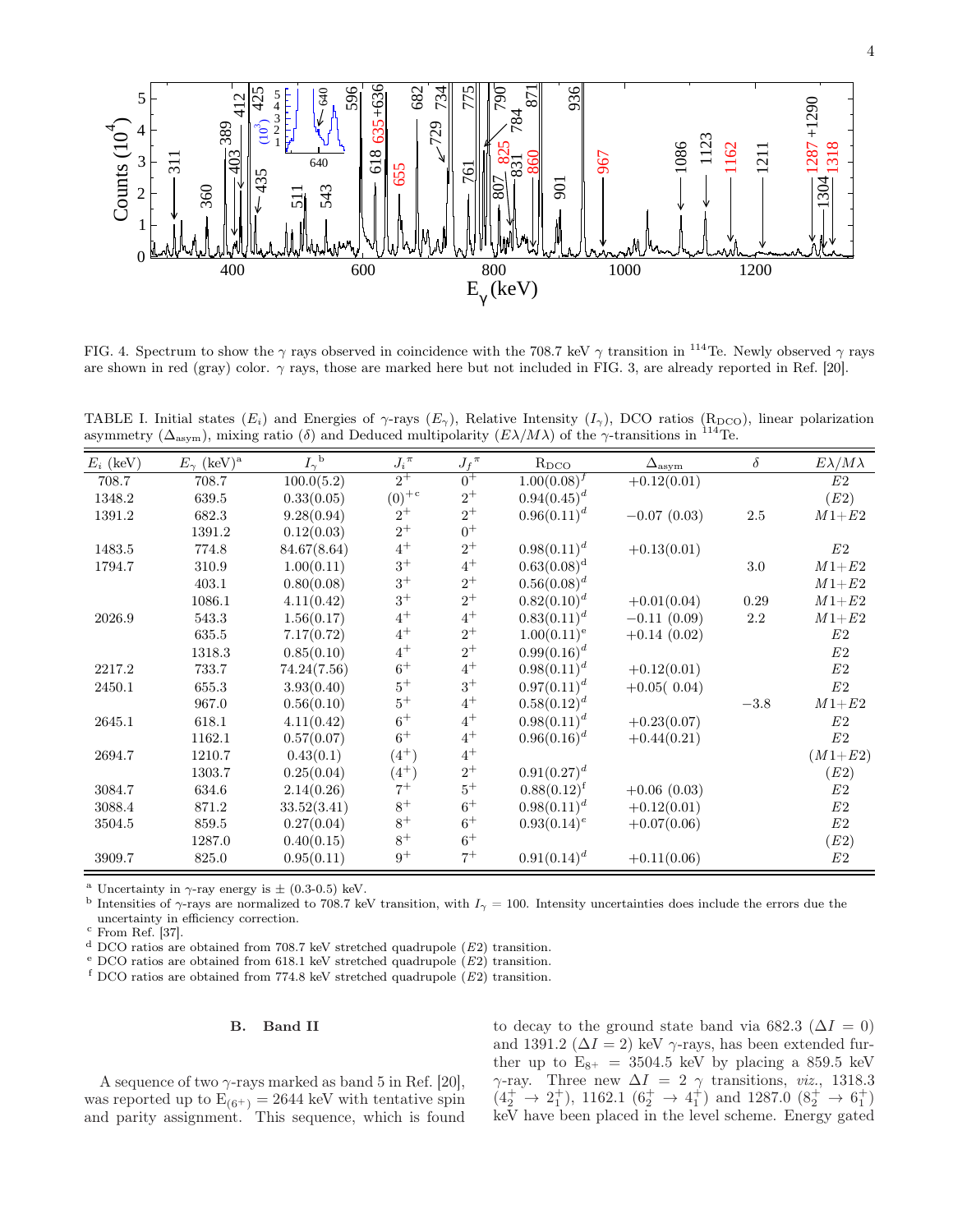

FIG. 5. Prompt  $\gamma\gamma$  coincidence spectra gated by 655.3-keV transition. The 1795 keV (red marked) transition was reported in Refs. [37, 38], but not observed in the present work.

spectrum of 708.7 keV has been presented in Figs. 4 in favour of present placement. Spin and parity of all the states belonging to this band have been assigned on the basis of present spectroscopic results. Both the  $\Delta I = 0$ transitions, viz., 543.3 and 682.3 keV, were found to have significant E2 admixture as estimated from the mixing ratio extracted from the present DCO ratio (Table I).

# C. Band III

A state at 1794.7 keV, decaying mainly to the  $I^{\pi} = 2^{+}$ state at 708.7 keV via 1086.1 keV  $\gamma$ -transition, was reported with a tentative spin/parity  $I^{\pi} = (2^+)$  assignment from the  $\beta^+$  decay study of the <sup>114</sup>I [37, 38]. Apart from this strongest decay branch, this state was reported to decay via another three branches via 310.7, 403.0 and 1793.4 keV γ-transitions [37, 38]. Three (viz. 310.9, 403.1 and 1086.1 keV) out of these four decay paths have also been identified in the present work (FIG. 5). The experimental DCO ratio of these three transitions supports present  $I^{\pi} = 3^+$  assignment for this state. According to the present spin/parity assignment, the multipolarity of the 1795 keV transition becomes  $\Delta I = 3$ , which may be one of the causes for non-observation of this transition in this study. The available branching ratio of the 1795 keV state also indicates a very low intensity  $(I_{\gamma} \approx 0.4)$  of this transition, which is again beyond the present detection limit. A sequence of three  $\gamma$ -transitions, *viz.* 655.3, 634.6 and 825.0 keV (marked as Band-III), has been established above this 1794.7 keV state on the basis of  $\gamma\gamma$ coincidence study. The 708.7 and 655.3 keV energy gated spectra have been shown in favour of the present placement (FIG. 4, 5). Spin and parity of all the states belonging to this sequence have been assigned firmly on the basis of angular correlation and linear polarization results, as listed in TABLE I.

## D. Other non-yrast states

Apart from the above mentioned groups of states (Bands I-III), two more excited states at 1348.2 and



FIG. 6. Prompt  $\gamma\gamma$  coincidence spectra gated by (a) 639.5 keV, (b) 1210.7 keV, and (c) 1303.7 keV transitions.



FIG. 7. (a) The experimental excitation energies of the band I, band-II and band-III, respectively with spin. (b) Projection of total angular momentum on the rotation axis  $(I_x)$  of the band-I, band-II and band-III plotted with spin.

2694.7 keV have also been observed in this work related to the present interest. These two states were reported earlier in the  $\beta^+$  decay study of the <sup>114</sup>I [38]. The 1348.2  $(2694.7)$  keV state with  $I^{\pi} = (0^+) (I^{\pi} = (4^{\frac{1}{1}}))$  was found to decay to the 708.7  $(1483.5/1391.2)$  keV state(s) via 639.5 (1210.7/1303.7) keV  $\gamma$ -transition(s). Energy gated spectra of 639.5, 1210.7 and 1303.7 keV  $\gamma$ -transitions have been shown in FIG. 6, to confirm these placements. The DCO ratios of 639.5 and 1303.7 keV  $\gamma$ -transitions are indicating the quadrupole nature of these transitions.

### V. DISCUSSION

Low-lying structure of  $114$ Te mainly consists of three sequences of E2 transitions. Apart from the strongly populated ground state band (I), two more band structures were established in the present work. The excitation energy and the projection of the total angular momentum on the rotation axis  $(I_x)$  of these bands are plotted with spin, as shown in Figs.  $7(a)$  and  $7(b)$ . The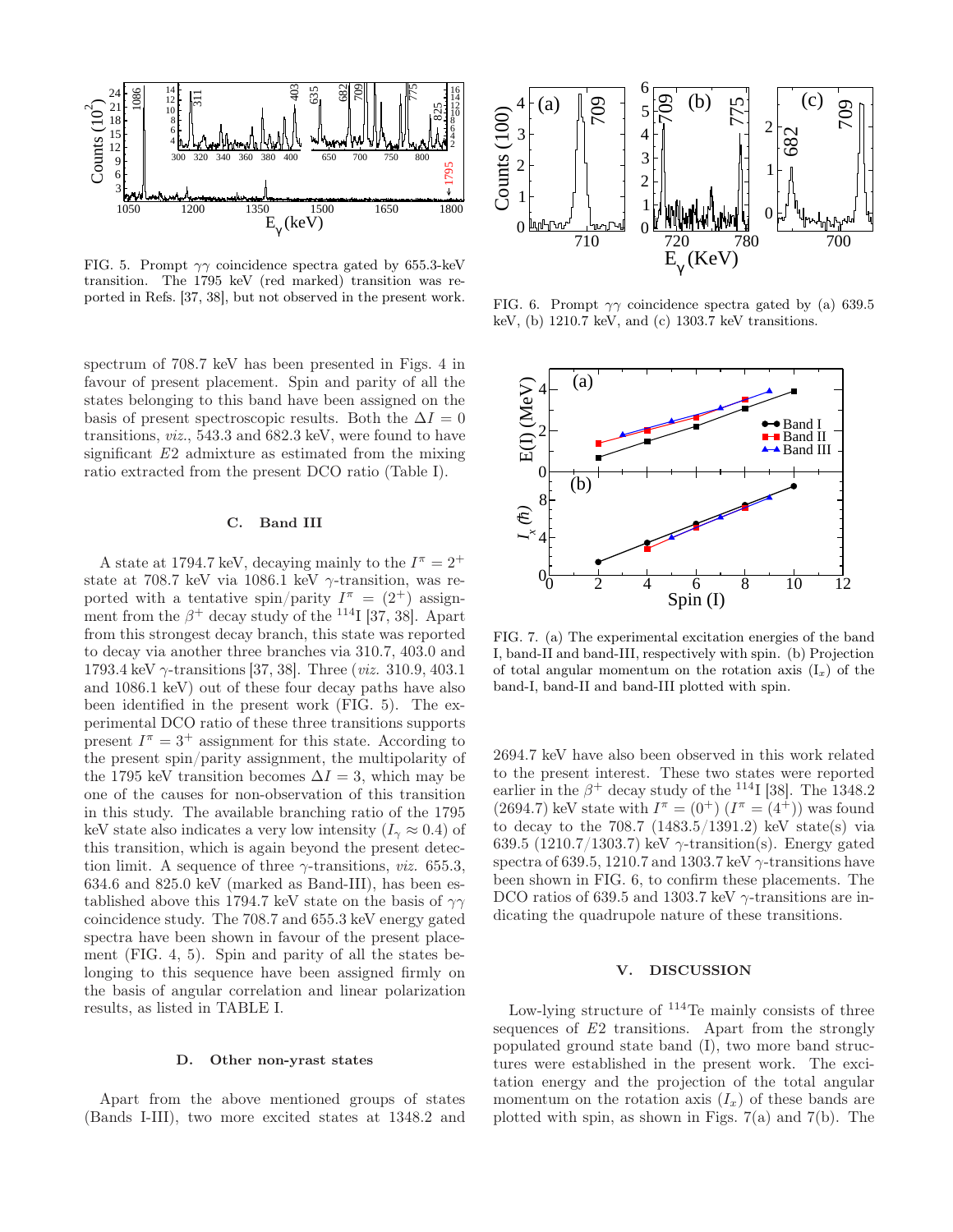

FIG. 8. Calculated odd-even energy staggering S(I) plotted against spin (I) for  $114$ Te. Values for  $118$ Xe are taken from literature [41, 42].

excitation energy and  $I_x$  versus spin plots show similar slopes for the ground-state band (Band I) and the other two bands (Band II and Band III), indicates that the dynamic moment of inertia of these bands is nearly equal. Coupling of a phonon excitation with a rotational configuration can give rise to similar moment of inertia [39, 40]. Therefore, similar characteristics for all the three bands are indicating that the band-II and band-III correspond to the quasi- $\gamma$ -vibrational structure. The properties of  $\Delta I = 0$  transitions, as pointed out in Refs. [4, 12], are also found consistent in the present case. The E2 fraction of  $2^+_1 \rightarrow 2^+_2$  and  $4^+_1 \rightarrow 4^+_2$   $\Delta I = 0$  transitions are found decreasing with increasing spin. The odd-even energy staggering  $[S(I)]$  [17, 18] plotted as a function of spin also shows a similar pattern when compared with the quasi- $\gamma$  band of <sup>118</sup>Xe (as shown in Fig. 8) with minimum at even spin indicating the band structure observed in  $114$ Te is of quasi- $\gamma$  vibrational in nature. However, the absolute values of staggering are small in the present case compared to  $^{118}$ Xe [17, 41, 42]. The calculated value of  $E_s$  /E(2<sup>+</sup><sub>1</sub>) is -0.13 which indicates a  $\gamma$ -soft nature for the nucleus [43].

The experimental results have been discussed below in the light of both Interacting Boson Model (IBM) and Triaxial Projected Shell Model (TPSM) calculations.

### A. Interacting Boson Model approximation

Nuclei in the neighbourhood of  $Z = 50$  shell closure are known to be anharmonic vibrators and hence, are expected to be close to the  $U(5)$  limit of the interacting boson model (IBM). For example Van Ruyven et al. [15] found that excited states in <sup>118</sup>,<sup>120</sup>Te can be very well understood in terms of IBM. Ground bands of Sn nuclei have been described by  $U(5)$  symmetry [44].

However, there is evidence that significant departure from the U(5) symmetry is also possible in some of the nuclei in this region. Cd nuclei with  $Z = 48$  are can be described by a  $U(5)$  as well as a non- $U(5)$  Hamiltonian [45]. Möller et al. [23] have studied the excited states and the electromagnetic transition probabilities in <sup>114</sup>Te.

They concluded that though the ground band can be explained well in terms of the U(5) limit of IBM, it fails to explain the trend of the B(E2) values.

Here, the yrast band of  $114$ Te is known up to the  $8^+$ state. Though this band can be easily described by the U(5) model, we found that the quasi- $\gamma$  vibrational band predicted by this model shows strong staggering in disagreement with experimental data. For this reason, we decided to use a more general IBM-1 Hamiltonian. Since the number of bosons is not too large and the ground band is easily described by the U(5) limit of the Hamiltonian, we considered a Hamiltonian which has an additional quadrupole-quadrupole interaction consistent with the  $O(6)$  limit. A similar Hamiltonian was used by Mc-Cutchan et al [17] in their study on Ba, Xe and Ce isotopes. The two parameter Hamiltonian they used was

$$
H = C \left[ (1 - \zeta)n_d - \frac{\zeta}{4N_B} Q^{\chi} \cdot Q^{\chi} \right]
$$
 (3)

where

$$
n_d = (d^{\dagger} \tilde{d})_0
$$
  

$$
Q^{\chi} = (d^{\dagger} \tilde{s})_2 + (s^{\dagger} \tilde{d})_2 - \chi (d^{\dagger} \tilde{d})_2
$$
 (4)

written in terms of the d boson creation and annihilation operators [46]. The two parameters are C and  $\zeta$  and  $N_B$ is the number of bosons. the parameter  $\chi$  was not taken as free. In the U(5) limit, the second term is absent. In the  $O(6)$  limit,  $\chi = 0$  and the first term does not occur. Saxena et al. have also used a similar Hamiltonian for IBM-2 [13] to describe heavier Te isotopes where they have varied the value of  $\chi$ . In accordance with  $O(6)$ symmetry, we chose  $\chi$  as zero and treated the coefficients of the other two terms as free parameters. We fitted the excitation energies by minimizing the sum of errors in energy prediction to extract the parameters. However, our results were not very satisfactory. We then decided to extend our Hamiltonian by adding another term,

$$
L = \sqrt{10} (d^{\dagger} \tilde{d})_1 \tag{5}
$$

so that our Hamiltonian can be written as

$$
H = \epsilon n_d + a_1 (L \cdot L) + a_2 (Q \cdot Q) \tag{6}
$$

The parameters obtained after fitting are  $\epsilon = 0.497$ MeV,  $a_1 = 0.02548$  MeV, and  $a_2 = 0.042$  MeV. The rms deviation for fourteen excited states is 117.63 keV. The result of the three parameter fitting is shown in Figure 9. As one can see, the agreement is reasonably good. The coefficient of the quadrupole-quadrupole interaction term is of typical magnitude and has a significant effect on the staggering in the quasi- $\gamma$  vibrational band. Hence, we may conclude that this nucleus falls between the  $U(5)$ and the  $O(6)$  symmetries. Furthermore, we see that the ratio of the excitation energy values of the first  $4^+$  state to the first  $2^+$  state has the value 2.09. Similarly, the ratio of the energy of the quasi- $\gamma$  bandhead to that of the first  $2^+$  state is 1.96. These values, along with the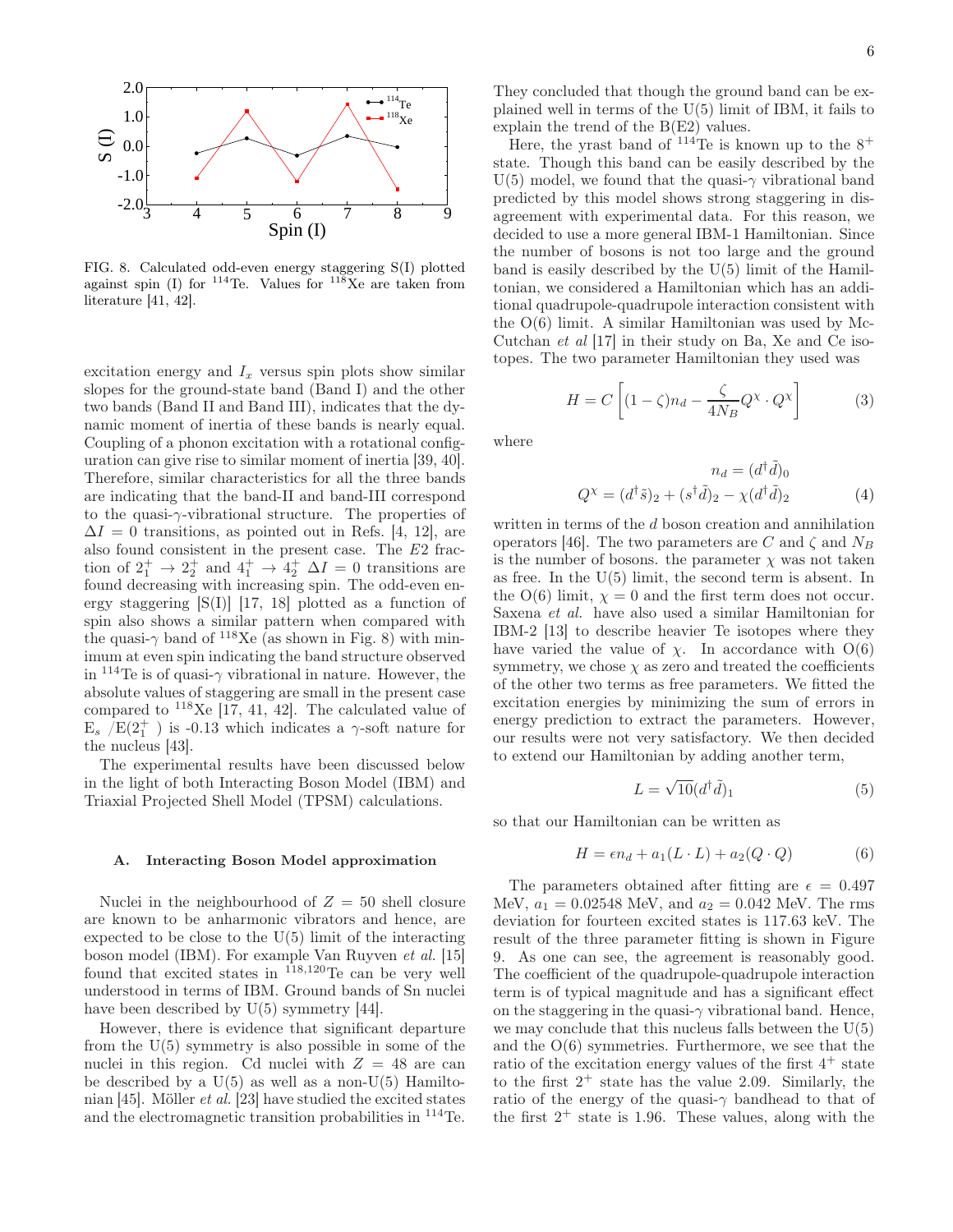

FIG. 9. Comparison of experimental and the calculated band energies using IBM formalism in <sup>114</sup>Te. The level energy associated with the states are given in keV.



FIG. 10. Theoretical band diagram for  $114$ Te. The labels  $(K, \#)$  characterize the states, with K denoting the K quantum number and  $#$  the number of quasiparticles. For example,  $(0,0)$ ,  $(2,0)$ , and  $(4,0)$  correspond to the  $K = 0$  ground- $K = 2 \gamma$ , and  $K = 4 \gamma \gamma$ -band, respectively, projected from the 0-qp state.  $(1,2n)$ ,  $(3,2n)$ ,  $(1,2p)$ ,  $(3,2p)$ ,  $(2,4)$ , and  $(4,4)$ correspond, respectively, to the projected 2-neutron-aligned state, 2-proton-aligned state, 2-neutron-plus-2-proton aligned state, with different  $K$  quantum numbers.

results of the calculation, indicate that the nucleus <sup>114</sup>Te lies between the vibrator and the E(5) critical point of the Casten symmetry triangle [16] on the arm connecting the  $U(5)$  and the  $O(6)$  dynamical symmetries.

### B. Triaxial Projected Shell Model Calculation

Multi-quasiparticle TPSM approach has been developed and it has been shown to provide a consistent description of yrast,  $\gamma$  (K = 2) and  $\gamma\gamma$  (K = 4) bands in transitional nuclei [40, 47, 48]. In this method, the three-dimensional projection technique is employed to project out the good angular-momentum states from product states built upon quasiparticle configurations of triaxially deformed Nilsson+BCS model. The shell model Hamiltonian is then diagonalized in this angularmomentum projected basis. The TPSM space includes multi-quasiparticle states; hence, is capable of describing near-yrast band structures at high-spins.

The TPSM basis employed in this study consists of 0-quasiparticle vacuum, two-proton, two-neutron, and four-quasiparticle configurations [49]. The quasiparticle basis chosen is adequate to describe high-spin states up to angular momentum I  $\sim$  20. In the present analysis, we shall, therefore, restrict our discussion with this spin regime.

As in the earlier TPSM calculations, we use the pairing plus quadrupole-quadrupole Hamiltonian [50]

$$
\hat{H} = \hat{H}_0 - \frac{1}{2}\chi \sum_{\mu} \hat{Q}^{\dagger}_{\mu} \hat{Q}_{\mu} - G_M \hat{P}^{\dagger} \hat{P} - G_Q \sum_{\mu} \hat{P}^{\dagger}_{\mu} \hat{P}_{\mu}, \tag{7}
$$

where  $\hat{H}_0$  is the spherical single-particle Hamiltonian,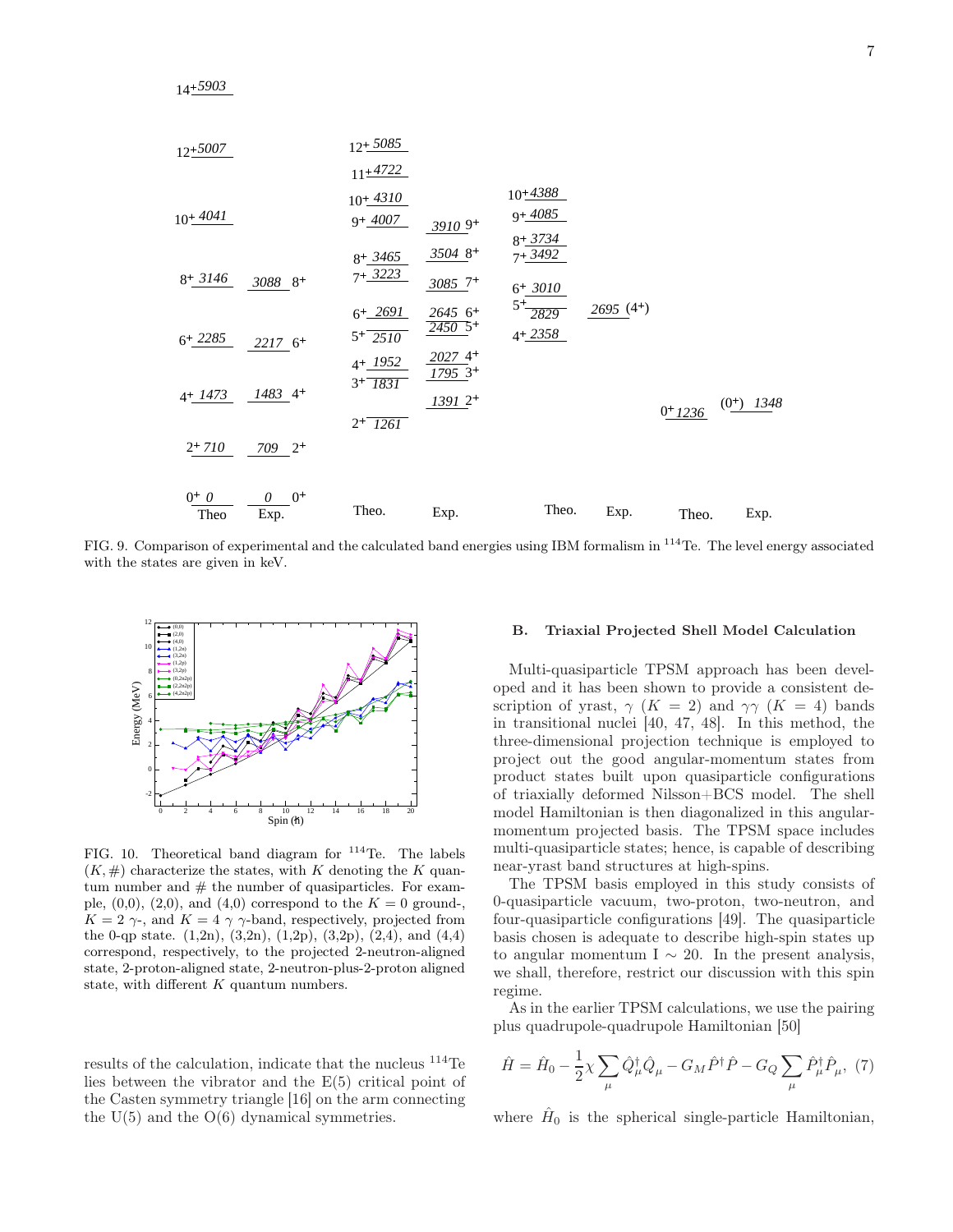

FIG. 11. Comparison of experimental and the calculated band energies using TPSM formalism in <sup>114</sup>Te. The level energies associated with the states are given in keV.

which contains a proper spin-orbit force [51].  $\chi$  is the strength of the quadrupole-quadrupole force related in a self-consistent way to deformation of the quasiparticle basis and  $G_M$  and  $G_Q$  are the strengths of the monopole and quadrupole pairing terms, respectively. The configuration space employed corresponds to three principal oscillator shells  $\nu[3, 4, 5]$  and  $\pi[2, 3, 4]$ . The pairing strengths have been parametrized in terms of two constants  $G_1$  and  $G_2$ . In this work, we choose  $G_1 = 21.14$ MeV and  $G_2 = 13.86$  MeV; with these pairing strengths we approximately reproduce the experimental odd-even mass differences in this region. The quadrupole pairing strength  $G_Q$  is assumed to be proportional to  $G_M$ , and the proportionality constant was set to 0.18. These interaction strengths are consistent with those used earlier for the same mass region [52–54].

TPSM calculations proceed in several stages. In the first stage, the deformed basis space is constructed by solving the triaxially-deformed Nilsson potential. In the present work, the axial deformation parameter  $\epsilon = 0.150$ adopted from the Ref. [55]. The non-axial deformation parameter  $\epsilon' = 0.09$  has been chosen so that the behavior of the  $\gamma$  band is properly described.

In the second step, the good angular-momentum states are obtained from the deformed basis by employing the three-dimensional angular-momentum projection technique. The projected bands obtained from 0-, 2-, and 4-quasiparticle states close to the Fermi surface are dis-

played in Fig. 10 so-called band diagram, which are the diagonal matrix elements before band mixing. The projection from the 0-quasiparticle configuration gives rise to band structures with  $K = 0, 2, 4$ , corresponding to the ground-,  $\gamma$ - and  $\gamma\gamma$ -band. The calculated band-head energies of the  $\gamma$ - and  $\gamma\gamma$ -bands are about 1.2452 MeV and 2.7252 MeV, respectively, above the ground state.

In the third and the final stage, the projected basis are used to diagonalize the shell model Hamiltonian, Eq. (7). The band energies, obtained after diagonalization, are shown in Fig. 11 with the available experimental data. It is evident from the figure that TPSM results are in excellent agreement with the known experimental energies. In Fig. 11, the calculations slightly overestimate the bandhead energy of the  $\gamma\gamma$ -band, and we hope that this well-developed band will be populated in future experimental studies. The first quasiparticle  $(h_{11/2}^2)$  two neutron alignment is predicted around  $I_{\alpha} = 8$ , and the transition to a four quasi-particle  $\nu(h_{11/2})^2 \pi(g_{9/2})^2$  band is expected to occur around  $I = 14$ .

In order to understand the importance of the  $\gamma$  degree of freedom in the description of the triaxial shape in  $114$ Te, the staggering parameter, defined as,

$$
S(I) = \frac{[E(I) - E(I-1)] - [E(I-1) - E(I-2)]}{E(2_1^+)} \tag{8}
$$

is plotted for the quasi- $\gamma$  band in Fig. 12 with vacuum configuration only and with all the quasiparticle configu-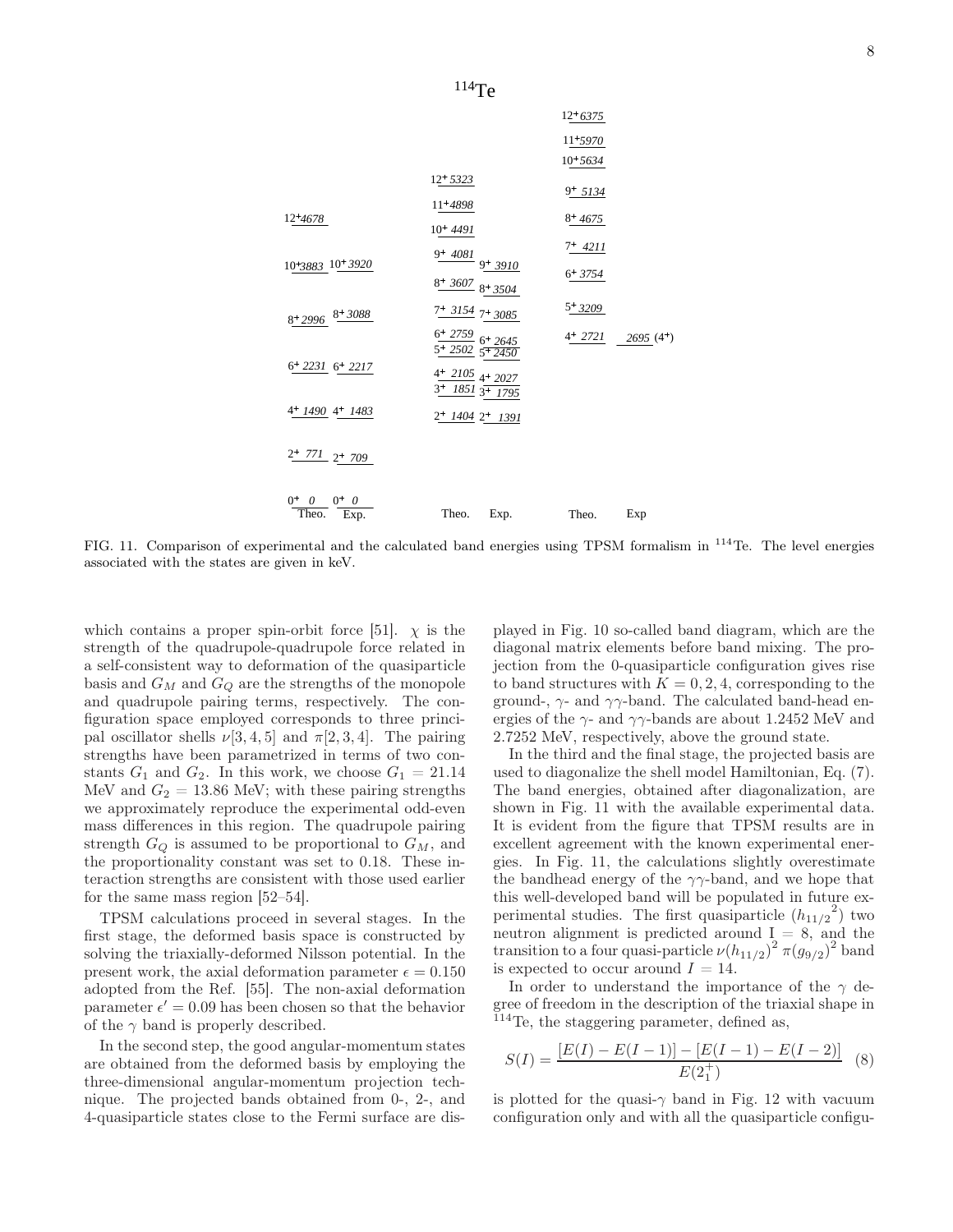

FIG. 12. Comparison of observed, TPSM and IBM calculated staggering parameter, Eq. (8), for the quasi- $\gamma$  band in <sup>114</sup>Te. TPSM solid curve (Black color) is with quasiparticle excitations and dotted curve (Blue color) is with vacuum only

rations. In the same figure, we also provide results of the IBM approach which in good agreement with experimental data. It is evident from Fig. 12 that the phase of the staggering of the quasi- $\gamma$  band with vacuum configuration only and with the inclusion of the quasiparticle excitations is opposite to each other. The phase with the vacuum configuration only has odd-spin states lower than the even-spin states and corresponds to Davydov-Filippov or  $\gamma$ -rigid motion [56]. The inclusion of the quasiparticle excitations is shown to reverse the staggering phase with even-spin states lower than the odd-spin states as in the limiting case of Wilet-Jean or  $\gamma$ -soft motion [2]. Therefore, the inclusion of the quasiparticle excitations transforms the motion from  $\gamma$ -rigid to  $\gamma$ -soft. The phase and the magnitude of the staggering after the inclusion of the quasiparticle excitations is in good agreement with the corresponding experimental numbers and, therefore, it can state that the <sup>114</sup>Te nucleus is  $\gamma$ -soft. The TPSM results further indicate that the above spin  $I = 8$ , the staggering amplitudes become smaller, and the reason for this is due to a considerable mixing of the two-quasiparticle configurations with the quasi- $\gamma$  band at higher spins. In order to probe the mixing, the probabilities of various projected configurations are plotted in Fig. 13 for the yrast, the 1st-, and the 2nd-excited bands. The yrast band up to  $I = 6$  is dominated by the 0-quasiparticle configuration with (0,0) i.e.,  $K = 0$ , and above this spin the 2-neutron-aligned band  $[(1, 2n)]$  is the dominant configuration. Above  $I = 14$ , the yrast band is primarily composed of 4-quasiparticle configurations  $[(2, 2n2p)]$ . The 1st-excited band has the dominant  $K = 2$  0-quasiparticle configuration  $[(2,0)]$  until  $I = 6$  and, therefore, is the  $\gamma$ -band. However, above



FIG. 13. Probabilities of the projected configurations in the yrast-, 1st-, and 2nd-excited bands.

 $I = 6$ , the 1st-excited band has two-quasiparticle dominant component  $[(1, 2p)]$ . The 2nd excited band has a dominant  $K = 4$  0-quasiparticle configuration  $[(4, 0)],$ referred to as  $\gamma\gamma$ -band, up to  $I = 6$ . Above this spin value, mixed structures are obtained. The (1,2n), (3,2n), (1,2p) and (3,2p) state from the two-quasiparticle configuration seems to become important along with some four-quasiparticle configurations.

## VI. SUMMARY

Excited states of <sup>114</sup>Te were populated by means of light-ion induced fusion evaporation reaction  ${}^{112}Sn({}^{4}He, )$  $2n)^{114}$ Te at 37 MeV beam energy. Several new  $\gamma$ transitions were placed in the level scheme of <sup>114</sup>Te, based on the  $\gamma$  -  $\gamma$  coincidence and relative intensity measurements. The spin and parity of the levels were assigned on the basis of angular correlation and polarisation asymmetry measurements. Theoretical calculations under the framework of the Triaxial Projected Shell Model and Interacting Boson Model were performed in order to interpret the experimental results. Both the model calculations were found in well-agreement with the experimental results, thereby, confirming the existence of the quasi- $\gamma$ band structure in the <sup>114</sup>Te nucleus. Further, systematic experimental investigation of low-lying states are required in order to understand the shape evolution in Te isotopes.